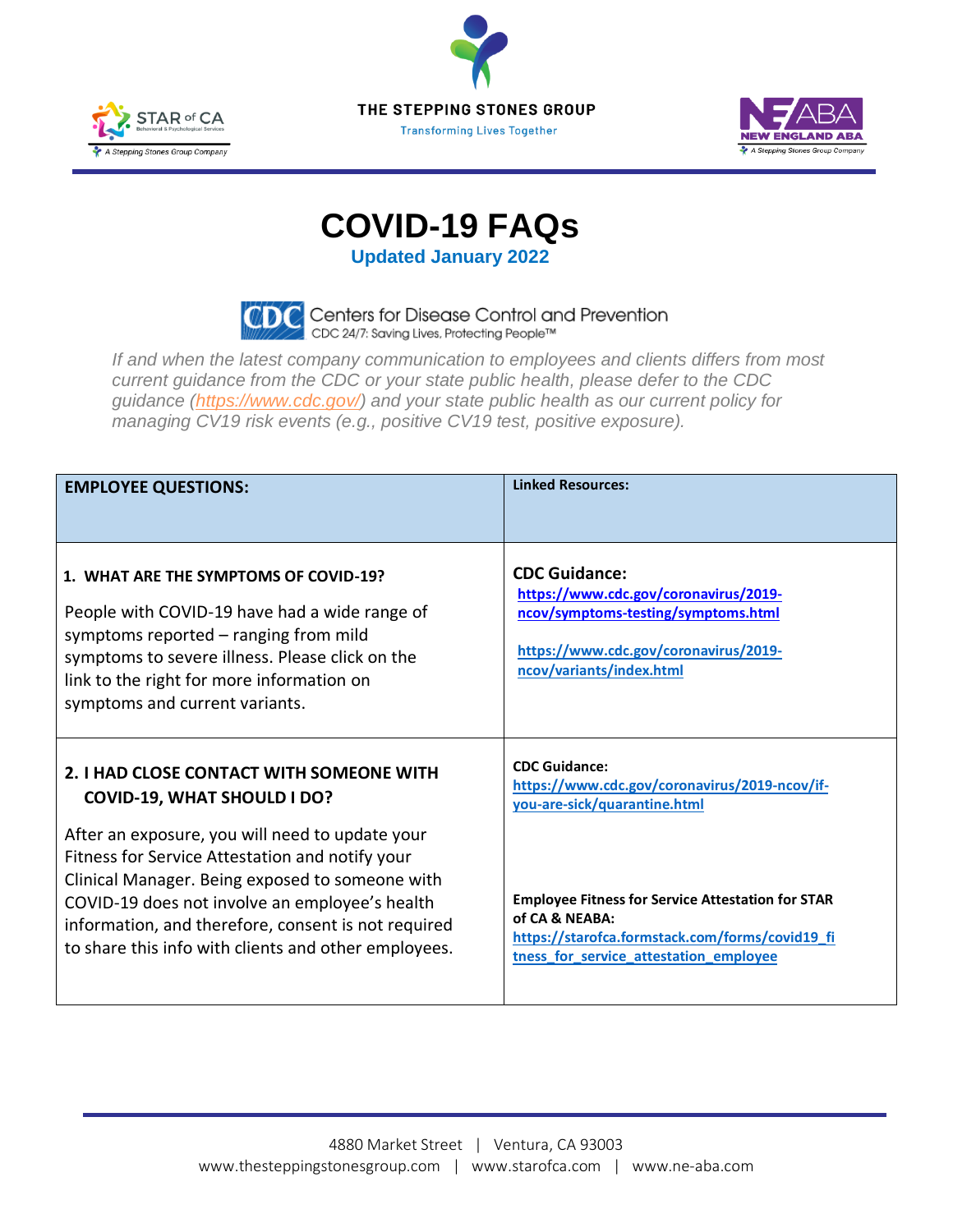







*\*For CA employees, please reference the CA Public Health Guidance employee memo dated January 11, 2022 for additional information about CA-specific booster and testing requirements.*

| 3. I HAD CLOSE CONTACT WITH SOMEONE WHO                                                                                                                                     | <b>CDC Guidance:</b>                                                                                                                                                                  |
|-----------------------------------------------------------------------------------------------------------------------------------------------------------------------------|---------------------------------------------------------------------------------------------------------------------------------------------------------------------------------------|
| WAS IN CLOSE CONTACT WITH ANOTHER PERSON                                                                                                                                    | https://www.cdc.gov/coronavirus/2019-ncov/daily-life-                                                                                                                                 |
| WITH COVID-19. DO I NEED TO QUARANTINE?                                                                                                                                     | coping/contact-tracing.html                                                                                                                                                           |
| Our employees and clients are still fit for service as long<br>as they did not come into close contact with someone<br>with a confirmed diagnosis of COVID-19 in the past 5 | You can reference the Employee Fitness for Service<br><b>Attestation questions here:</b><br>https://starofca.formstack.com/forms/covid19_fitness_f<br>or_service_attestation_employee |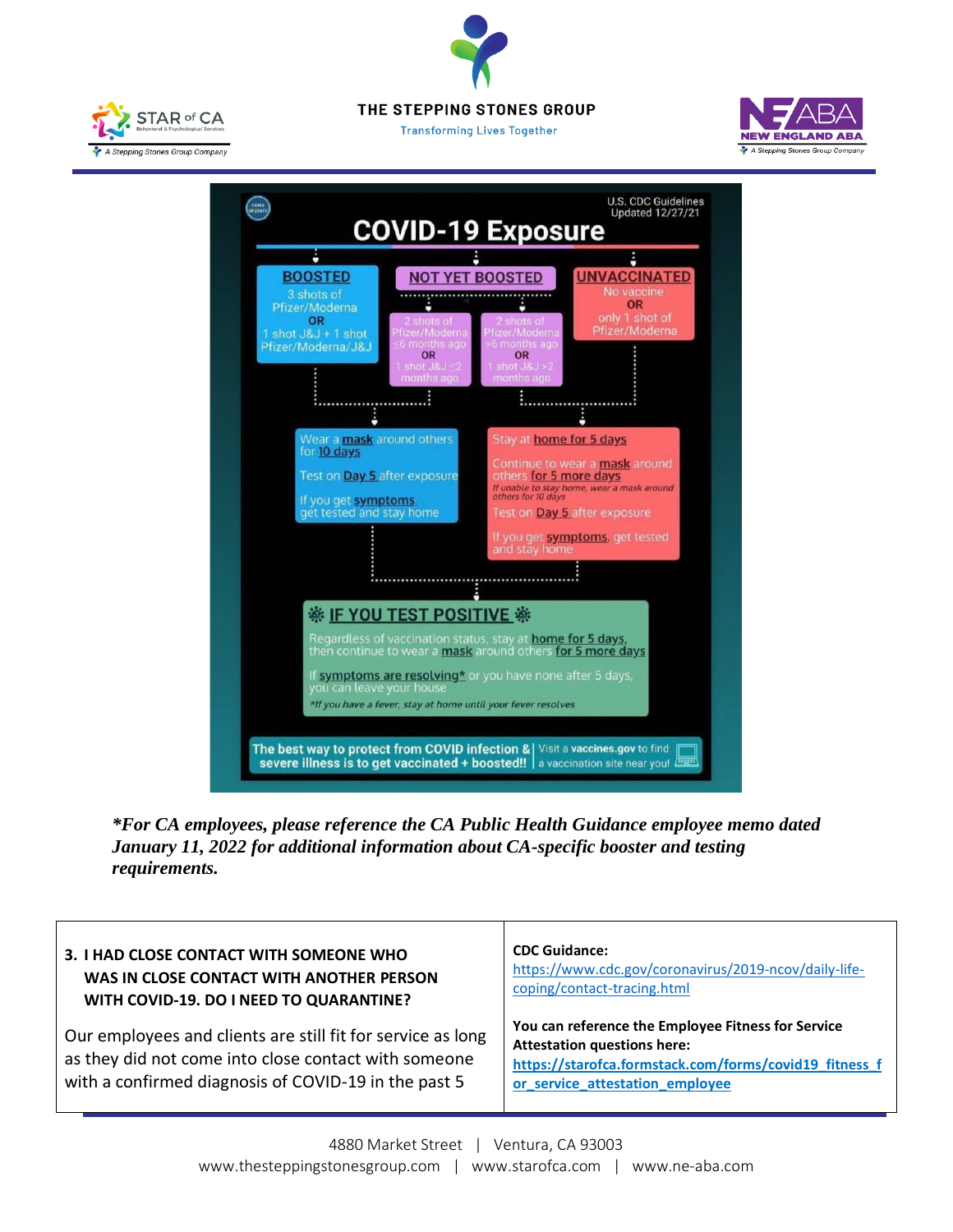## THE STEPPING STONES GROUP



**Transforming Lives Together** 



| days. If you can still answer "NO" to the fitness for<br>service questions about having active symptoms of<br>illness and coming into close contact with someone<br>with COVID-19, you are still ok to deliver in-person<br>services. |                                                                    |
|---------------------------------------------------------------------------------------------------------------------------------------------------------------------------------------------------------------------------------------|--------------------------------------------------------------------|
| 4. DO I NEED TO WEAR A FACE MASK?                                                                                                                                                                                                     | <b>CDC Guidance:</b><br>https://www.cdc.gov/coronavirus/2019-      |
| All employees are required to wear face masks<br>when delivering in-person services regardless of<br>vaccination status.                                                                                                              | ncov/prevent-getting-sick/about-face-<br>coverings.html            |
| Face masks will help protect you and your client.<br>We will provide face masks if you need them,<br>please follow your local office protocol for<br>obtaining supplies such as face masks, sanitizing<br>wipes, etc.                 |                                                                    |
| If you have concerns with wearing a face mask,<br>employees can speak with their Clinical Manager,<br>or consult with Risk Management by emailing<br>riskmanagement@starofca.com.                                                     |                                                                    |
| 5. WHAT DO I NEED TO DO IF I PLAN TO TRAVEL?                                                                                                                                                                                          | <b>CDC Guidance:</b>                                               |
|                                                                                                                                                                                                                                       | https://www.cdc.gov/coronavirus/2019-                              |
| Be aware that travel increases your chances of<br>getting and spreading COVID-19. Please check                                                                                                                                        | ncov/travelers/travel-during-covid19.html                          |
| your state or local guidance prior to traveling for                                                                                                                                                                                   | <b>CA.GOV Guidance:</b><br>https://covid19.ca.gov/search/?q=travel |
| updated information on risks, restrictions, or                                                                                                                                                                                        |                                                                    |
| requirements. If you are aware of any travel<br>requirements that will impact your fitness for                                                                                                                                        | <b>MASS.GOV Guidance:</b><br>https://search.mass.gov/?q=travel     |
| service or ability to return to work (e.g. the need                                                                                                                                                                                   |                                                                    |
| to quarantine upon return from a certain                                                                                                                                                                                              | <b>TEXAS.GOV Guidance:</b><br>https://www.texas.gov/covid19/       |
| location), please notify your Clinical Manager. If                                                                                                                                                                                    |                                                                    |
| local/state guidance defers to CDC guidance on                                                                                                                                                                                        |                                                                    |
| travel requirements, then please follow CDC<br>guidance.                                                                                                                                                                              |                                                                    |
|                                                                                                                                                                                                                                       |                                                                    |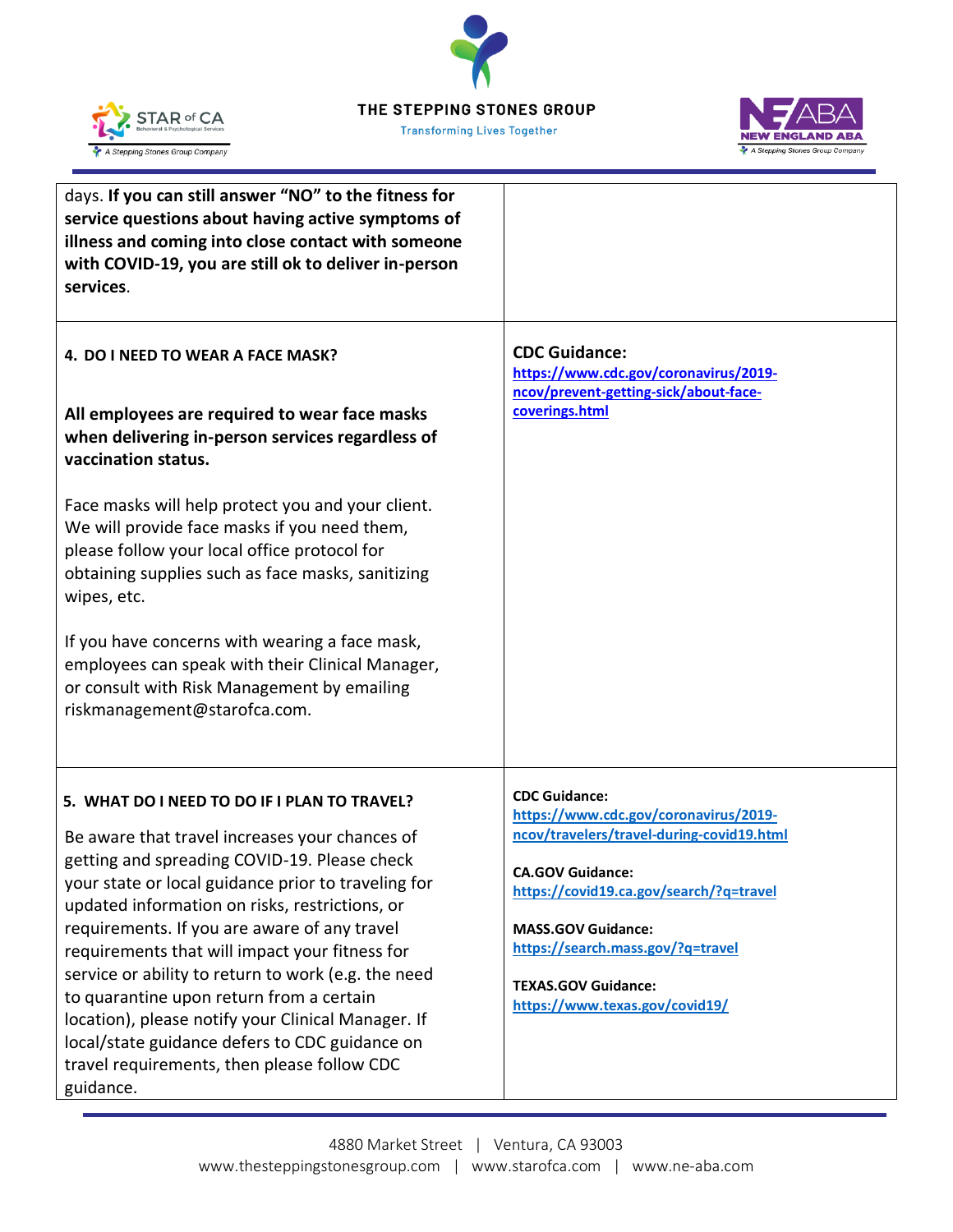THE STEPPING STONES GROUP

**Transforming Lives Together** 





## **CDC Guidance: 6. WHAT SHOULD I DO IF I AM SICK WITH [https://www.cdc.gov/coronavirus/2019-ncov/if-you-are-](https://www.cdc.gov/coronavirus/2019-ncov/if-you-are-sick/steps-when-sick.html)SYMPTOMS CONSISTENT WITH COVID-19? [sick/steps-when-sick.html](https://www.cdc.gov/coronavirus/2019-ncov/if-you-are-sick/steps-when-sick.html) CDC Guidance:**  If you have a fever, cough or other symptoms **[https://www.cdc.gov/coronavirus/2019-ncov/symptoms](https://www.cdc.gov/coronavirus/2019-ncov/symptoms-testing/symptoms.html)**related to COVID-19**, you are not considered fit [testing/symptoms.html](https://www.cdc.gov/coronavirus/2019-ncov/symptoms-testing/symptoms.html) for service and should update your fitness for service attestation. Employee Fitness for Service Attestation: [https://starofca.formstack.com/forms/covid19\\_fitness\\_f](https://starofca.formstack.com/forms/covid19_fitness_for_service_attestation_employee)** We recommend getting tested. **[or\\_service\\_attestation\\_employee](https://starofca.formstack.com/forms/covid19_fitness_for_service_attestation_employee)** If you do not get tested, then follow quarantine guidelines similar to those who have tested positive: If You Test Positive for COVID-19 (Isolate) Everyone, regardless of vaccination status. • Stay home for 5 days. • If you have no symptoms or your symptoms are resolving after 5 days, you can leave your house. • Continue to wear a mask around others for 5 additional days. If you have a fever, continue to stay home until your fever resolves **7. WHAT IF I TEST POSITIVE FOR COVID 19? CDC Guidance: [https://www.cdc.gov/coronavirus/2019-ncov/if-you-are-](https://www.cdc.gov/coronavirus/2019-ncov/if-you-are-sick/index.html)You would need to update your fitness for [sick/index.html](https://www.cdc.gov/coronavirus/2019-ncov/if-you-are-sick/index.html)service attestation and pause on delivering inperson services. Once you are aware that you have tested positive, please also complete the COVID Notification survey link to inform Human Resources (HR).** If You Test Positive for COVID-19 (Isolate) Everyone, regardless of vaccination status. • Stay home for 5 days. . If you have no symptoms or your symptoms are resolving after 5 days, you can leave your house. . Continue to wear a mask around others for 5 additional days. If you have a fever, continue to stay home until your fever resolves.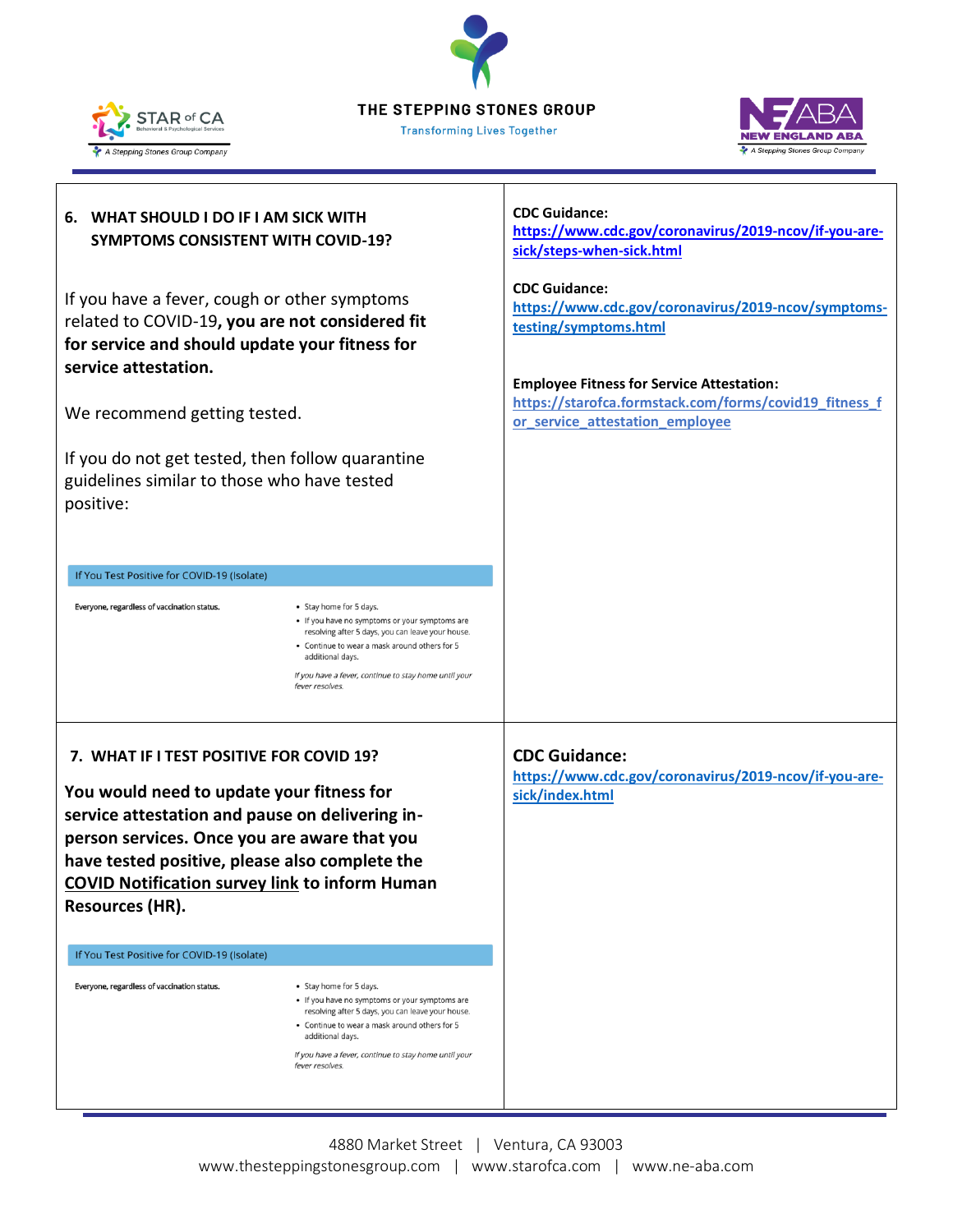THE STEPPING STONES GROUP

**Transforming Lives Together** 



**NEW ENGLAND ABA** A Stepping Stones Group Company

| In order to mitigate spread, exposed employees<br>and clients should immediately be notified that<br>they have or may have come into contact with<br>someone with COVID-19 (without naming the<br>person).                                                                                                                                                                                                                                                               | <b>Employee Fitness for Service Attestation:</b><br>https://starofca.formstack.com/forms/covid19_fitness_f<br>or_service_attestation_employee |
|--------------------------------------------------------------------------------------------------------------------------------------------------------------------------------------------------------------------------------------------------------------------------------------------------------------------------------------------------------------------------------------------------------------------------------------------------------------------------|-----------------------------------------------------------------------------------------------------------------------------------------------|
| Only if the infected employee gives consent to<br>disclose their COVID-19 positive status can that<br>information be directly shared with fellow<br>employees and clients who are being made<br>aware of this change in fitness for service.<br>Otherwise, this information should be kept<br>confidential by not naming the individual and can<br>only be shared by those who need to know in<br>order to perform their work-related duties (e.g.,<br>Human Resources). | <b>COVID Notification Link for STAR of CA &amp; NEABA:</b><br>https://starofca.formstack.com/forms/covid19_notification                       |
| We recognize that other employees or clients<br>may deduce an employee's COVID-19 status by<br>contact history or case assignment, however, this<br>approach allows for mitigation of spread while<br>attempting to protect employee health<br>information where possible.                                                                                                                                                                                               |                                                                                                                                               |
| 8. WHAT STEPS DO I NEED TO TAKE IN ORDER TO RETURN<br>TO WORK AFTER A QUARANTINE?                                                                                                                                                                                                                                                                                                                                                                                        | <b>Employee Fitness for Service Attestation:</b><br>https://starofca.formstack.com/forms/covid19_fitness_f<br>or_service_attestation_employee |
| Once your designated quarantine is complete and you<br>are fit for service again, please re-complete the (1)<br>fitness for service attestation, and complete the (2)<br>return to work attestation prior to delivering in-person<br>services.                                                                                                                                                                                                                           | <b>Employee Return to Work Attestation:</b><br>https://starofca.formstack.com/forms/return_to_work_fi<br>tness_attestation_employee           |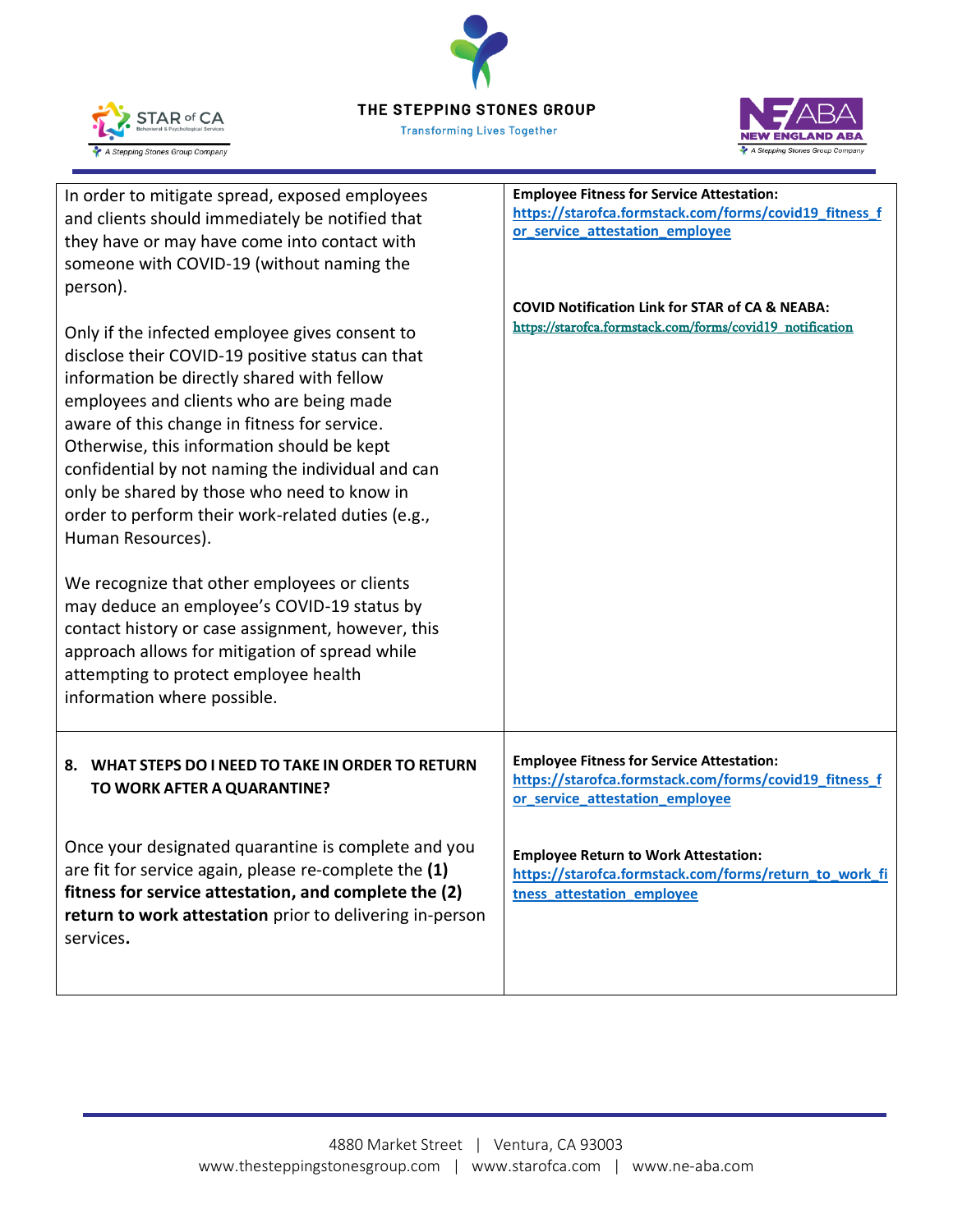



![](_page_5_Picture_2.jpeg)

| <b>CLIENT-RELATED QUESTIONS:</b>                                                                                                                                                                                                                                                                          | <b>Linked Resources:</b>                                                                         |
|-----------------------------------------------------------------------------------------------------------------------------------------------------------------------------------------------------------------------------------------------------------------------------------------------------------|--------------------------------------------------------------------------------------------------|
| 9.<br>DOES MY CLIENT OR MEMBERS OF THEIR HOUSEHOLD<br><b>HAVE TO WEAR A FACE MASK?</b>                                                                                                                                                                                                                    | <b>CDC Guidance:</b>                                                                             |
| For in-home or office-based services, we highly<br>recommend your client wear a mask whenever<br>possible, yet recognize that there may be clinical or<br>developmental reasons why your client may not<br>consistently be able to do so.                                                                 | https://www.cdc.gov/coronavirus/2019-<br>ncov/prevent-getting-sick/about-face-<br>coverings.html |
| All adults and other children (age 2 and over) in the<br>client household are required to wear face masks<br>when distancing 6 feet is not possible.                                                                                                                                                      |                                                                                                  |
| If your client has questions or concerns with this<br>requirement, please notify your Clinical Manager.                                                                                                                                                                                                   |                                                                                                  |
| 10. IF I WAS JUST INFORMED THAT SOMEONE IN MY CLIENT'S<br>HOUSEHOLD WAS EXPOSED TO OR HAS COVID-19, WHAT<br>SHOULD I DO?                                                                                                                                                                                  |                                                                                                  |
| Your client is not considered fit for service if anyone in the<br>client's household has COVID-19, or was exposed to someone<br>with COVID-19 and have not recently been vaccinated or<br>boostered. They cannot receive in-person services for the<br>duration of the current CDC quarantine guidelines. |                                                                                                  |
| We can consider offering telehealth services as an alternative<br>whenever feasible. Your Clinical Manager will be responsible<br>for notifying your client of this to plan accordingly.                                                                                                                  | <b>Client Fitness for Service Attestation:</b><br>https://starofca.formstack.com/forms/cov       |
| If your client or members of their household have been<br>infected with COVID-19, we should always seek client consent<br>to share their COVID-19 positive status with others before<br>disclosing such information. This consent can be given by the                                                     | id19 fitness for service attestation clien<br>t                                                  |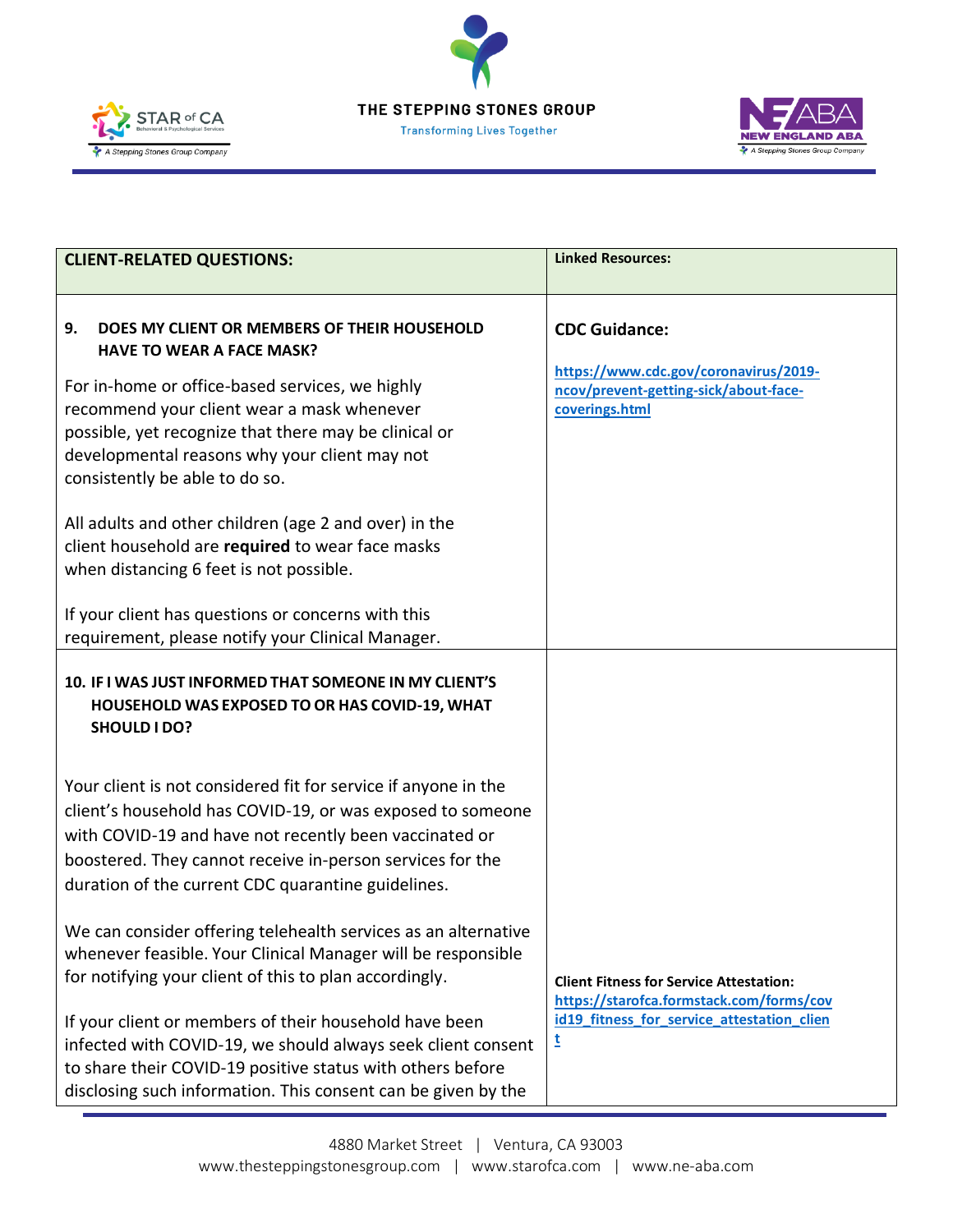![](_page_6_Picture_0.jpeg)

STAR of CA

A Stepping Stones Group Company

**Transforming Lives Together** 

![](_page_6_Picture_2.jpeg)

| client via an email to a team member or consent to release<br>information form.<br>As part of the Clinical Manager's communication with the<br>client, they will ask your client to update their fitness for<br>service attestation (linked to the right).                                                                |                                                                                                                                          |
|---------------------------------------------------------------------------------------------------------------------------------------------------------------------------------------------------------------------------------------------------------------------------------------------------------------------------|------------------------------------------------------------------------------------------------------------------------------------------|
| 11. WHAT IF SOMEONE IN MY CLIENT'S HOUSEHOLD PRESENTS<br>WITH SYMPTOMS OF COVID-19, BUT A POSITIVE TEST HAS<br><b>NOT CONFIRMED IF IT'S COVID-19?</b>                                                                                                                                                                     | <b>Client Fitness for Service Attestation:</b><br>https://starofca.formstack.com/forms/cov<br>id19_fitness_for_service_attestation_clien |
| If someone in your client's household is symptomatic, your<br>client is not considered fit for service.                                                                                                                                                                                                                   | t                                                                                                                                        |
| Your client or members of their household may opt to seek<br>testing to determine if their symptoms are indeed due to<br>COVID-19. If a negative test is obtained, then your client<br>would be fit for service again once symptoms are improved;<br>and this situation would be treated similar to a common<br>cold/flu. |                                                                                                                                          |
| 12. IF I AM UNABLE TO DELIVER IN-PERSON SERVICES BECAUSE<br>I AM NOT FIT FOR SERVICES, CAN I STILL DELIVER<br><b>TELEHEALTH SERVICES?</b>                                                                                                                                                                                 |                                                                                                                                          |
| If an employee must quarantine due to not being fit for<br>services, but feels well enough to deliver telehealth services,<br>that employee may work delivering telehealth in lieu of using<br>sick time hours if they choose.                                                                                            |                                                                                                                                          |